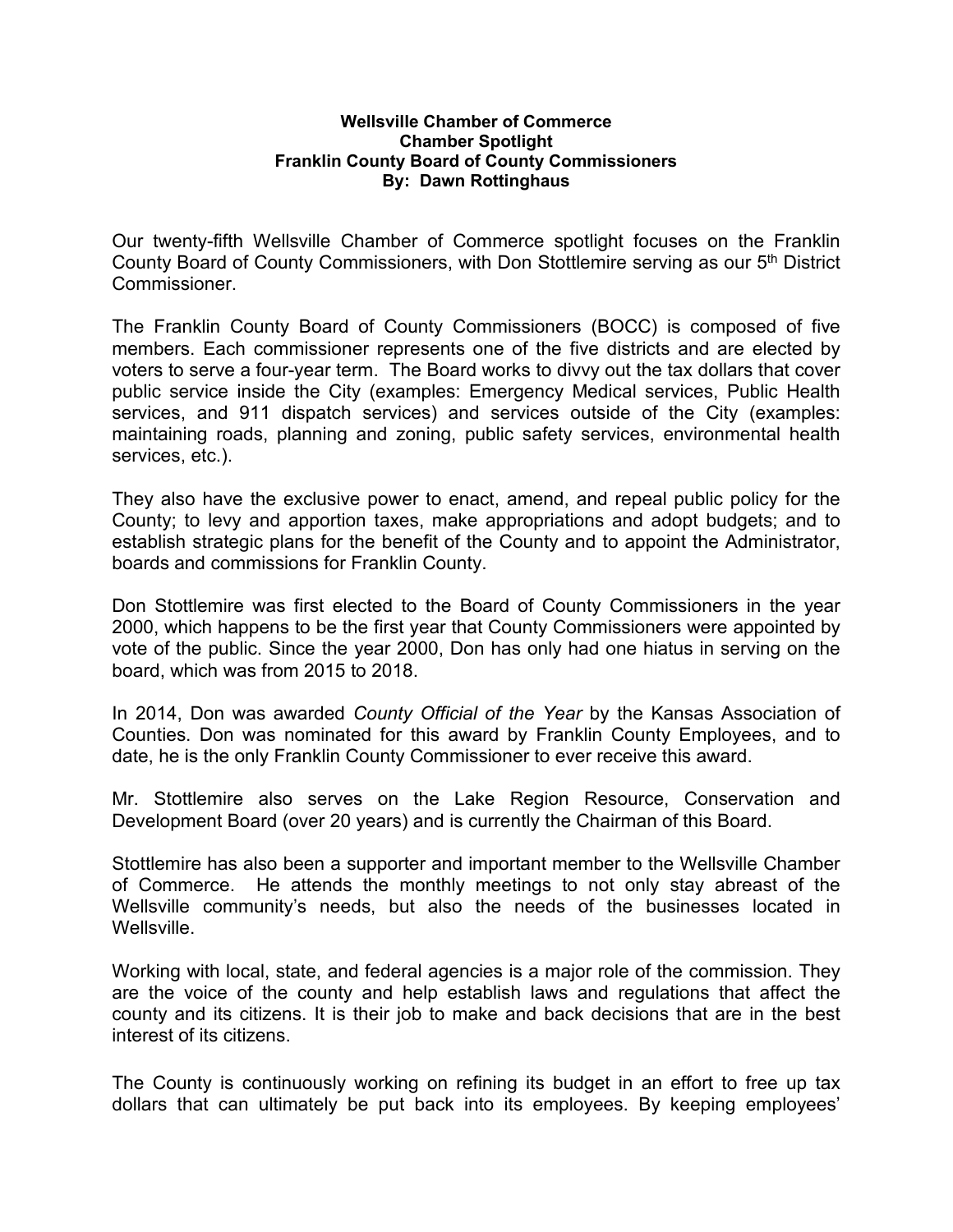wages competitive, the hope is that retention will increase, which will lead to more efficiency and a higher level of service across all County departments.

The public can attend The Franklin County Board of County Commissioners meetings, which are held at 8:30 am every Wednesday morning at the Franklin County Commissioners Meeting Room, Annex Building, 1418 S. Main Street, Ottawa, KS. The meetings can also be watched livestream via YouTube, with the meetings being posted 15 minutes after the conclusion of the meeting.